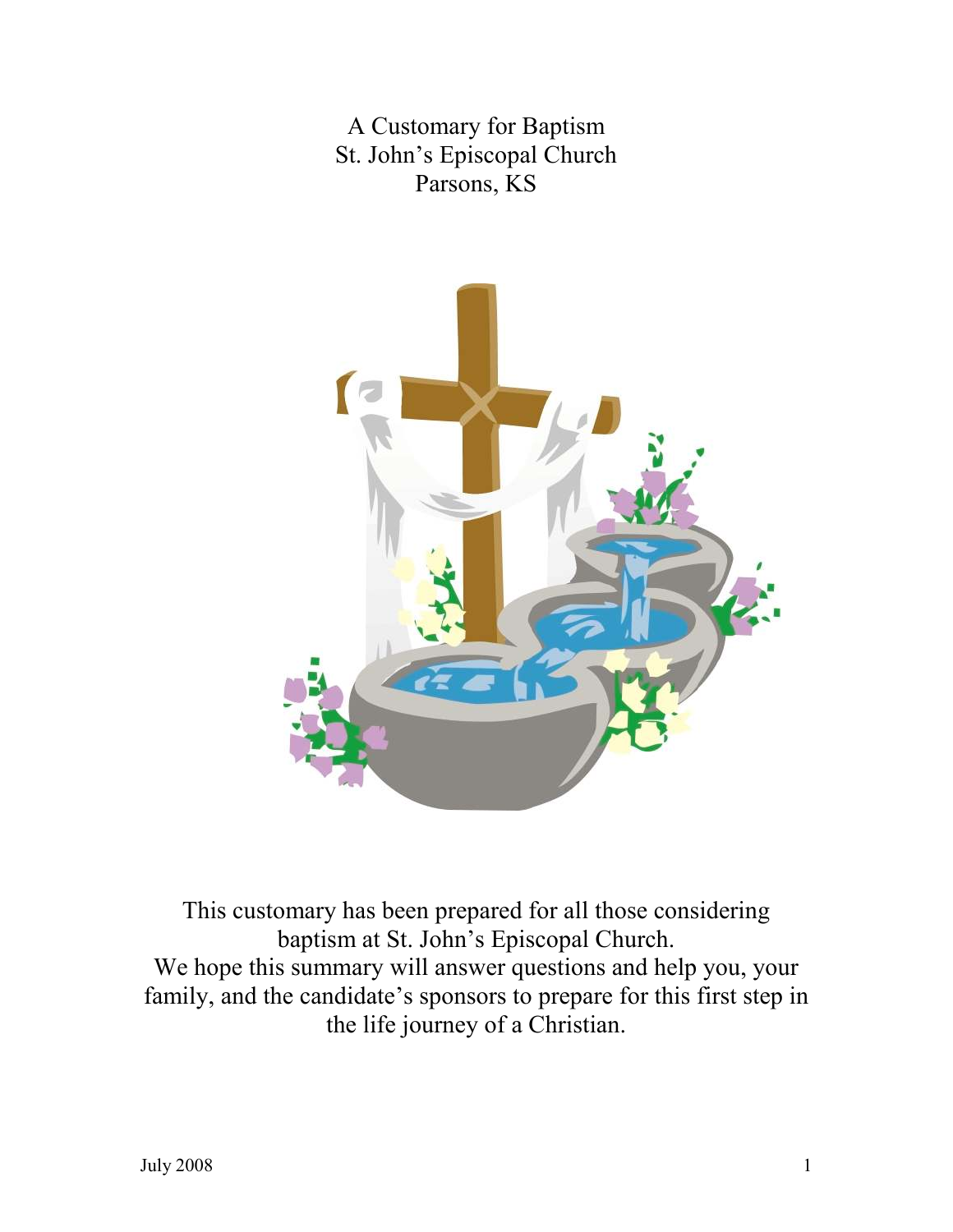## WHEN CAN ONE BE BAPTIZED?

Holy Baptism is appropriately administered within the Eucharist as the chief service on a Sunday or other feast, It is especially appropriate at the Easter Vigil, on the Day of Pentecost, on All Saints' Day or the Sunday after All Saint's Day, and on the Feast of the Baptism of our Lord (the first Sunday after The Epiphany. It is recommended that, as far as possible, baptisms be reserved for these holy days or occasions when a Bishop is present. (The Book of Common Prayer, pp. 298 and 312).

## CANDIDATES FOR HOLY BAPTISM

Perhaps more important than the rubrics of the church in determining when one can be baptized is whether by the grace of God the candidate is receptive and ready for this most important rite to take place. True to its mission, the Church requires all candidates for Holy Baptism to confess their faith in Jesus Christ, evidence their commitment to Christ in daily living, and participate in the fellowship of their worshiping community. In the baptism of infants or small children, parents and sponsors make these pledges on their behalf; the Church asks that parents and sponsors will continue to raise children in the Christian faith and life. The prerequisites for Holy Baptism are as follows:

- For an adult or adolescent, his or her expressed desire to be baptized.
- For a pre-adolescent child, his or her expressed desire, along with the consent of their parent(s) or guardian(s).
- $\triangle$  For an infant, the expressed desire of the parent(s) or guardian(s) and assurance of their faith in Jesus Christ.

### PREPARATION FOR BAPTISM

Prior to scheduling a Baptism, the Rector/Vicar/Priest-in-Charge, of St. John's Episcopal Church will meet with the adult or adolescent candidate, with parents and godparents to discuss the theology of the sacrament of Holy Baptism.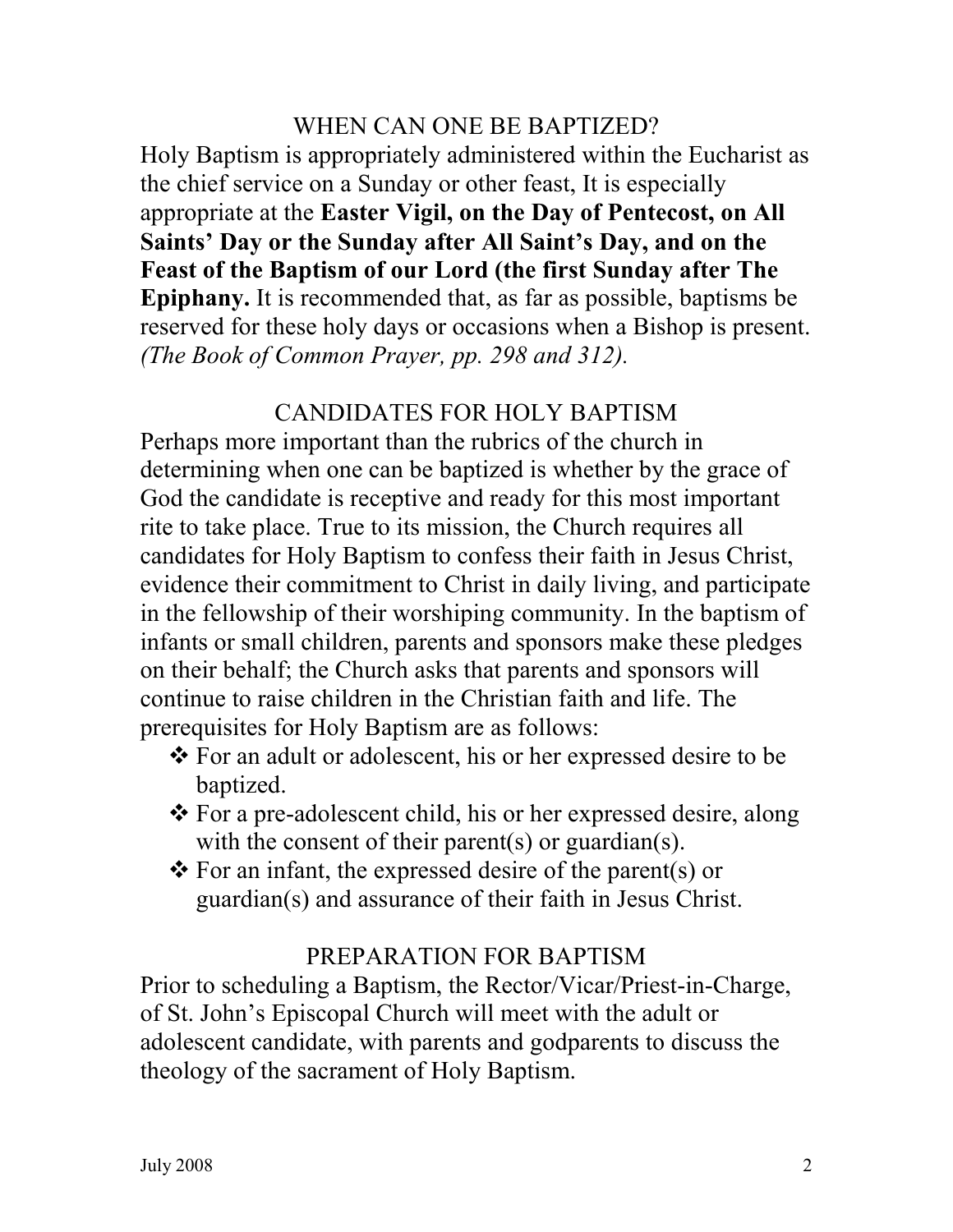If an Episcopal Priest, or any other member of the clergy, other than the current Rector/Vicar/Priest-in-Charge of St. John's Episcopal Church is desired to assist or officiate, the permission and invitation of the current Rector/Vicar/Priest-in-Charge of St. John's Episcopal Church is required according to The Canons of The Episcopal Church (Title III, Canon 9, Section 5a). Although such permission normally is gladly given when requested, this is a matter that can neither be assumed or bypassed.

#### CHRISTIAN BAPTISM

Christian baptism is rooted in the ministry of Jesus of Nazareth, in his death and resurrection. In this sacrament, God adopts us as God's children and incorporates us into Christ's Body and the Church. In Baptism we enter into the new covenant between God and God's people, and thus we are baptized in the name of the Father, and of the Son, and of the Holy Spirit.

The Gospel of Matthew records that the risen Lord, when sending his disciples into the world, commanded them to baptize (Matt. 28:18-20). We read of the universal practice of baptism in letters of the New Testament, The Acts of the Apostles, and the writings of the church fathers. These writers recognize that Baptism is essential for the life of the Church. We are baptized into the holy catholic Church and not into any one denomination of that Church. This bond that God establishes in Baptism is indissoluble and therefore we are baptized only one time.

## GODPARENTS

If the candidate for Baptism is a child or young adult, parents invite sponsors, also called godparents, to take part in the service of Holy Baptism. These persons, between one and four in number and at least one whom must be baptized, and at least 17 years of age, are responsible for seeing that the candidate is nurtured in the Christian faith and life, so they should be carefully chosen with this charge in mind.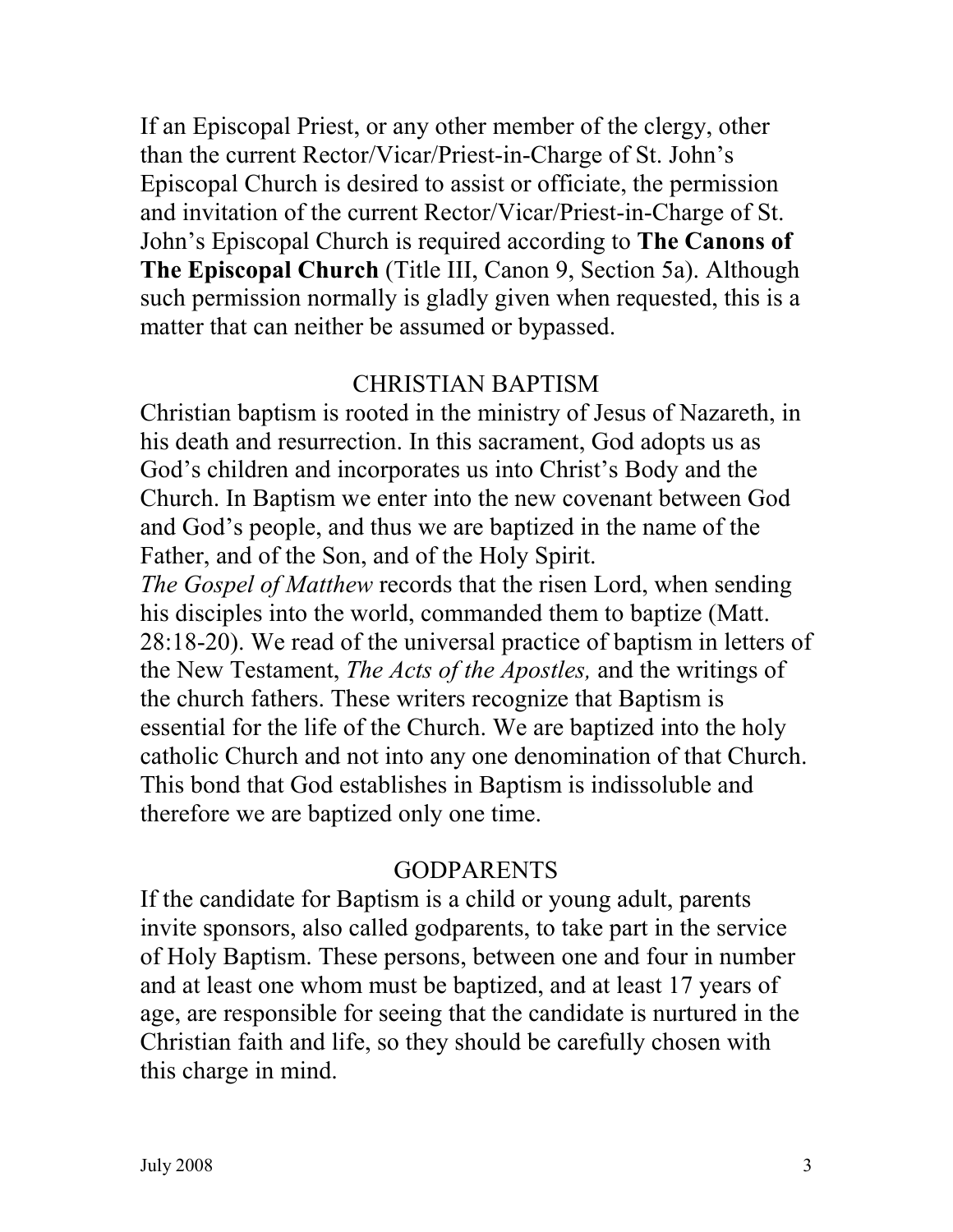In extending this invitation to sponsors, parents should bear in mind not only the personal qualities of the individual but also the person's readiness to serve as a spiritual mentor and guide to the person throughout his or her life.

The Book of Common Prayer goes onto say that *sponsors of adults* and older children present their candidates and thereby signify their endorsement of the candidates and their intention to support them by prayer and example in their Christian Life. Sponsors of infants, commonly called godparents, present their candidates, make promises in their own names, and also take vows on behalf of their candidates. It is fitting that parents be included among the godparents of their own children. Parents and godparents will be instructed: 1) in the meaning of Baptism, 2) in their duties to help the new Christian grow in the knowledge and love of God, and 3) in their responsibilities as members of God's Church.

# EMERGENCY BAPTISM

In case of an emergency, any baptized person may administer Baptism as outlined in the BCP on pages 313-314. The current Rector/Vicar/Priest-in-charge must be notified as soon as possible so the fact can be properly registered.

# CONDITIONAL BAPTISM

If there is reasonable doubt that a person has been baptized with water, "In the Name of the Father, and of the Son, and of the Holy Spirit" the person is baptized in the usual manner, with a change in the form of words as outlined in the BCP on page 313.

# A LIFE LONG JOURNEY

While baptism is something that happens only once in one's life, it begins a process that takes a lifetime to accomplish. The shape of the life we promise to follow is outlined in the words of the Baptismal Covenant. The promises we make here are deeply serious and require much consideration and prayer. Alone, none of us may live into them. Together as a community, however, and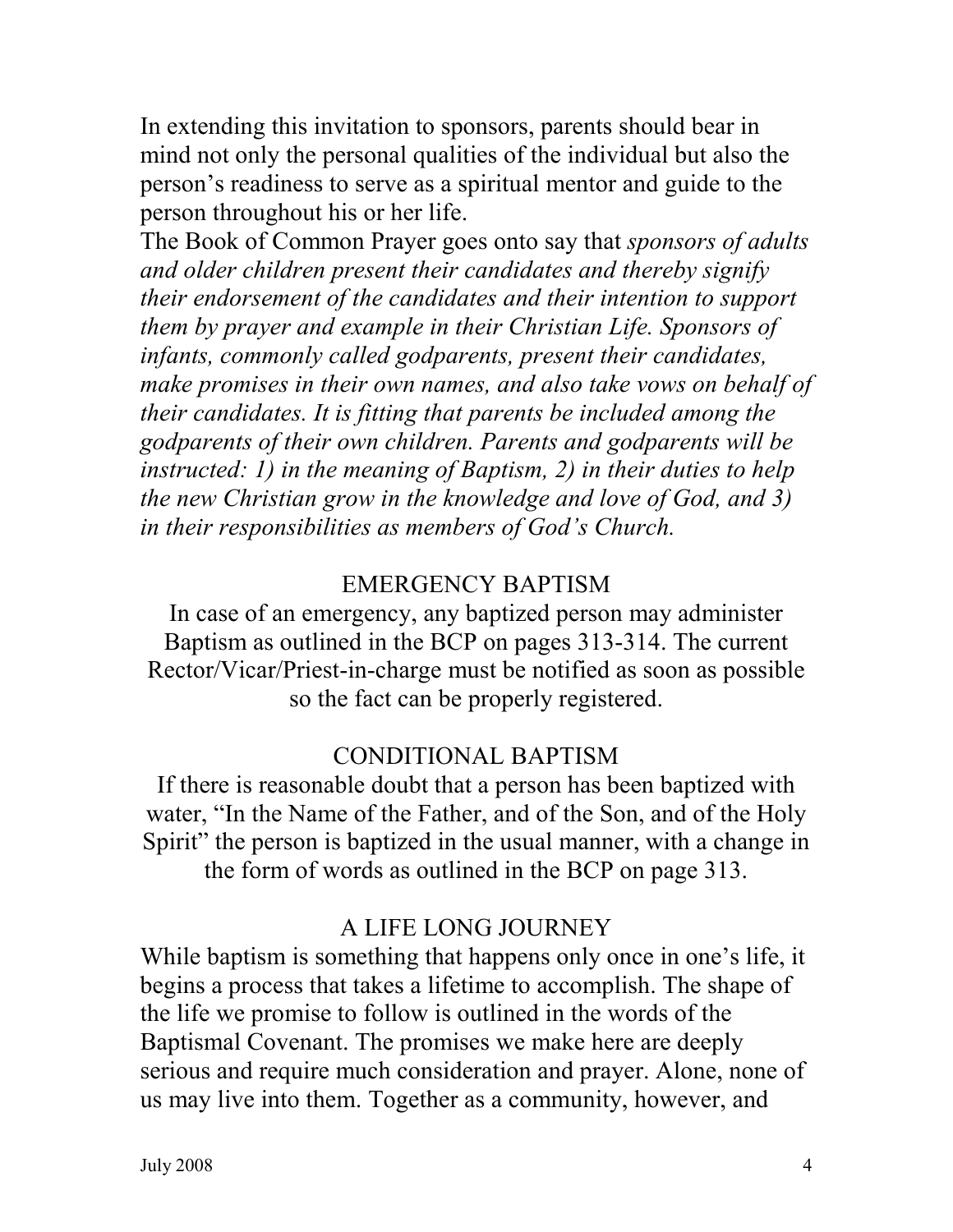with God's grace, such a life is possible. Thus, all of the faithful join together to affirm in one voice, "We will with God's help!"